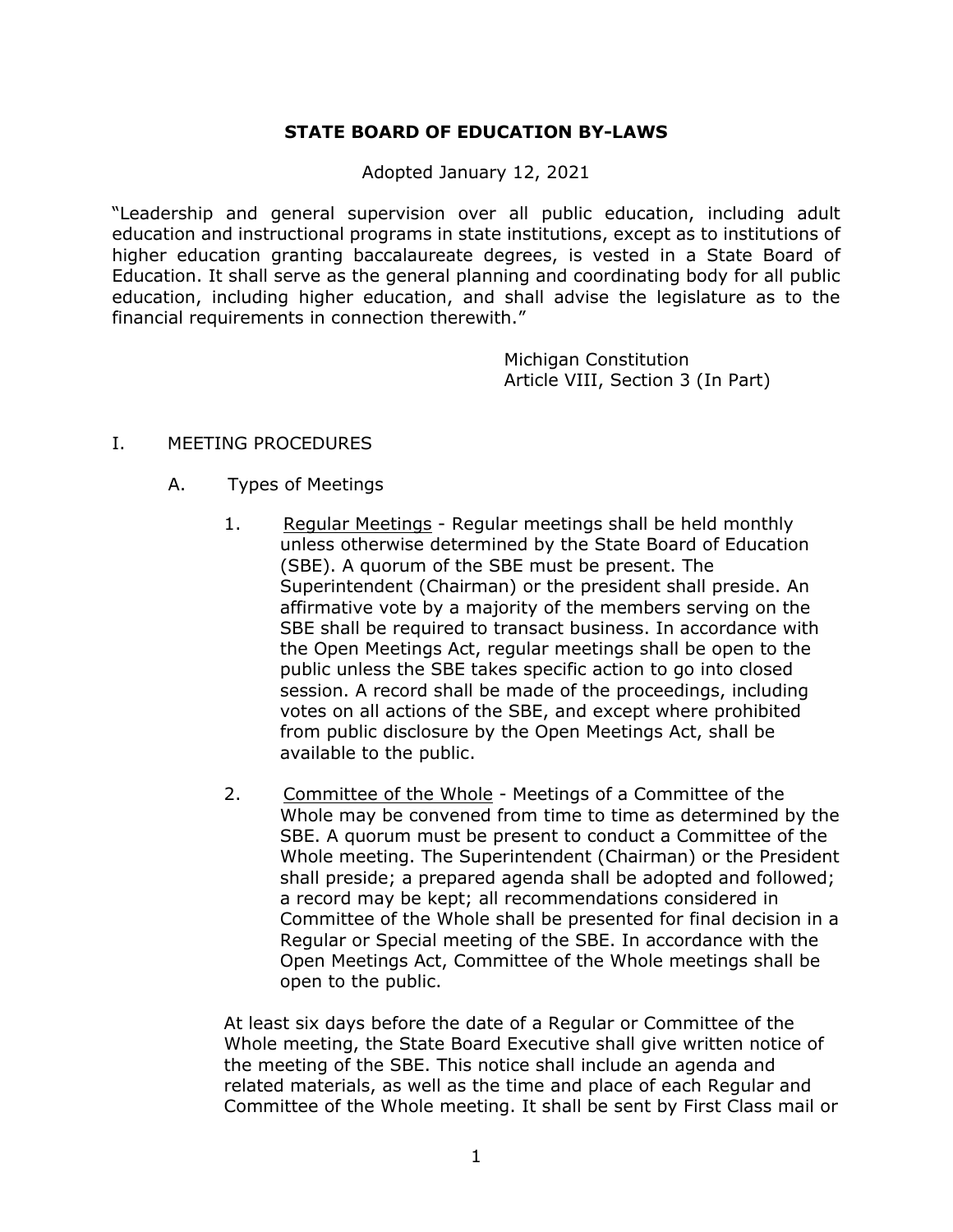other method, as requested, to each member of the SBE at the address of the member of the SBE furnished to the State Board Executive. The State Board Executive shall post a public notice of the meeting in accordance with the Open Meetings Act.

3. Special Meetings - Upon request of the Chairman, and with the concurrence of three voting members of the SBE, a special meeting shall be called by the State Board Executive. The State Board Executive shall also call a special meeting upon the request of not less than three voting members of the SBE. In accordance with the Open Meetings Act, these meetings shall be open to the public, unless the SBE takes specific action to go into closed session.

At least two days in advance of the special meeting, the State Board Executive shall provide written notice of the special meeting of the SBE to SBE members. The written notice shall include an agenda and related material. It shall be sent by overnight courier, facsimile, or electronic mail to each member of the SBE at the address or facsimile number provided by the member.

If a meeting is called without due notice to SBE members, all voting members of the SBE must waive notice in writing (facsimile or electronic mail) of the special meeting in advance of the meeting. If not, no formal action can be taken by the SBE.

Special meetings of the SBE may also be held, without written notice to SBE members, if all voting members of the SBE are present (a quorum must physically be present) and agree to hold the special meeting.

The SBE shall consider only those matters included in the call for the special meeting of the SBE, except that upon written (facsimile or electronic mail) consent of all voting members obtained before the special meeting is held, the SBE may consider new business at the special meeting of the SBE.

4. Closed Sessions - The SBE shall go into closed session only in accordance with the Open Meetings Act.

It is the intent of the SBE to decide and to announce in advance the form of meeting to be held. All necessary materials to be considered by the SBE shall accompany the notice and agenda of meetings whenever possible.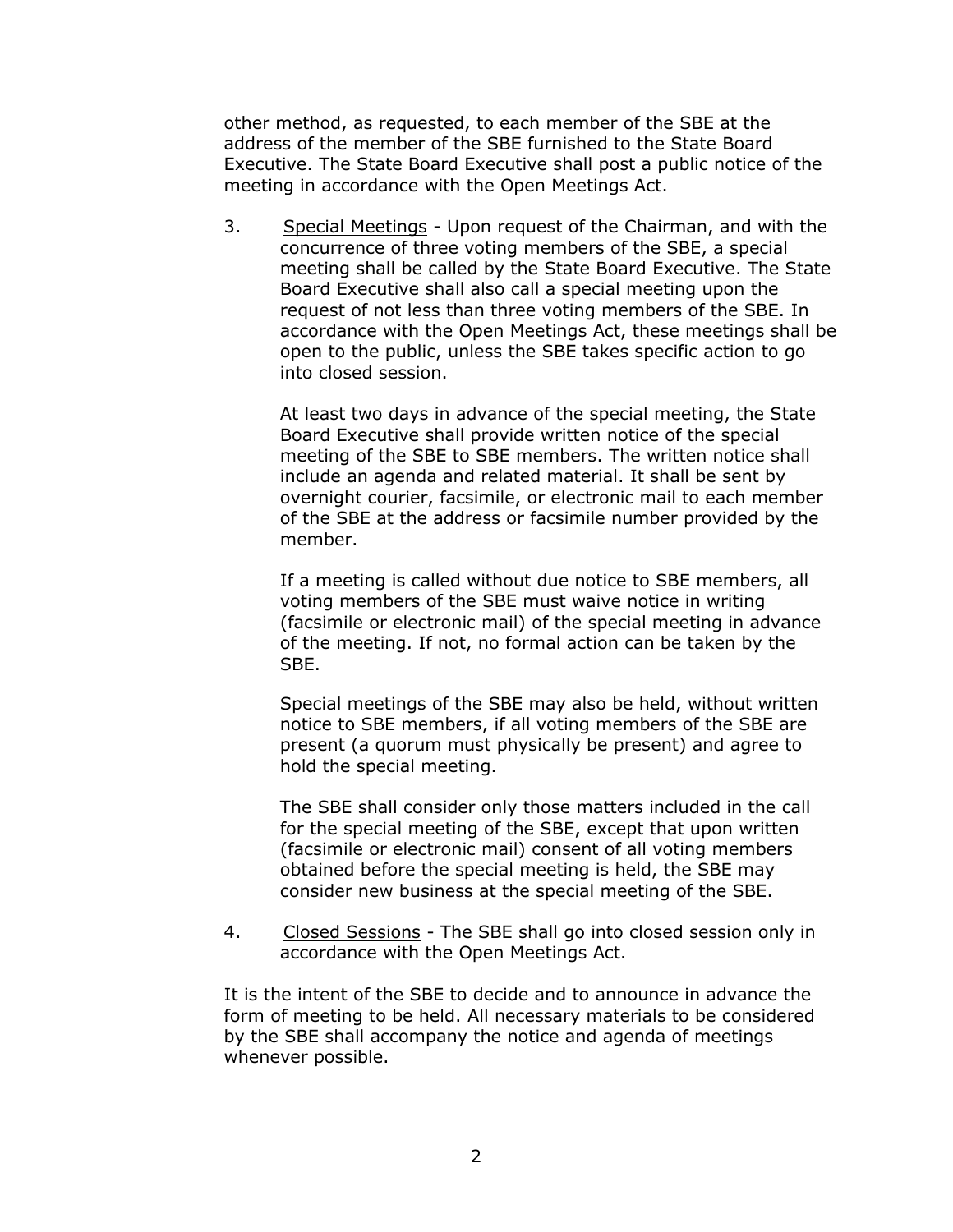Given an appropriate reason and with the concurrence of the State Board of Education President, the Chairperson may cancel a regularly scheduled meeting. Appropriate reasons may include but are not limited to exigent circumstances related to health, safety, weather or other events affecting the state or the Lansing area.

B. Quorum for Meetings

A quorum of the SBE shall consist of a majority of the Board's voting members all of whom shall be physically present at the meeting location.

C. Public Participation in State Board of Education Meetings

The SBE welcomes comment from the public on education related issues, regardless of whether the issue is on the day's agenda. Before a vote is taken on an agenda item, the public is given opportunity to comment on the specific item under consideration. In addition, comments from the public on both agenda and non-agenda items shall be heard at approximately 1:30 p.m. (or immediately following the lunch recess) regardless of the number of items remaining on the agenda for discussion/action, or as otherwise stated on the agenda.

The persons wishing to address the SBE shall be asked to identify themselves as to name and address, and may indicate the organization to which they belong, if any. In those instances in which a person is representing an organization, the presenter should indicate whether the presentation represents the official views of the organization.

All persons wishing to address the SBE must declare their intent to the State Board Executive on the appropriate form prior to the beginning of the portion of the meeting devoted to public participation.

The public participation segment of the meeting shall have a limitation of one hour. Each presentation shall be limited to five minutes except in instances in which the number of speakers will exceed the time limitation. The Chairman may reduce the five-minute period to a lesser amount at the beginning of the public participation, but in no instance shall the time provided be reduced to less than three minutes. Depending on the number of persons wishing to address the Board and with the imposition of the minimum three minutes limitation, the onehour limitation in such instances may be extended to permit every person to present views to the SBE.

Persons who may wish to address the SBE on topics for which a hearing has been planned or may be scheduled in the near future, should be so informed of the fact by the Chairman, and it should be indicated that such a hearing may be the appropriate forum for the expression of views.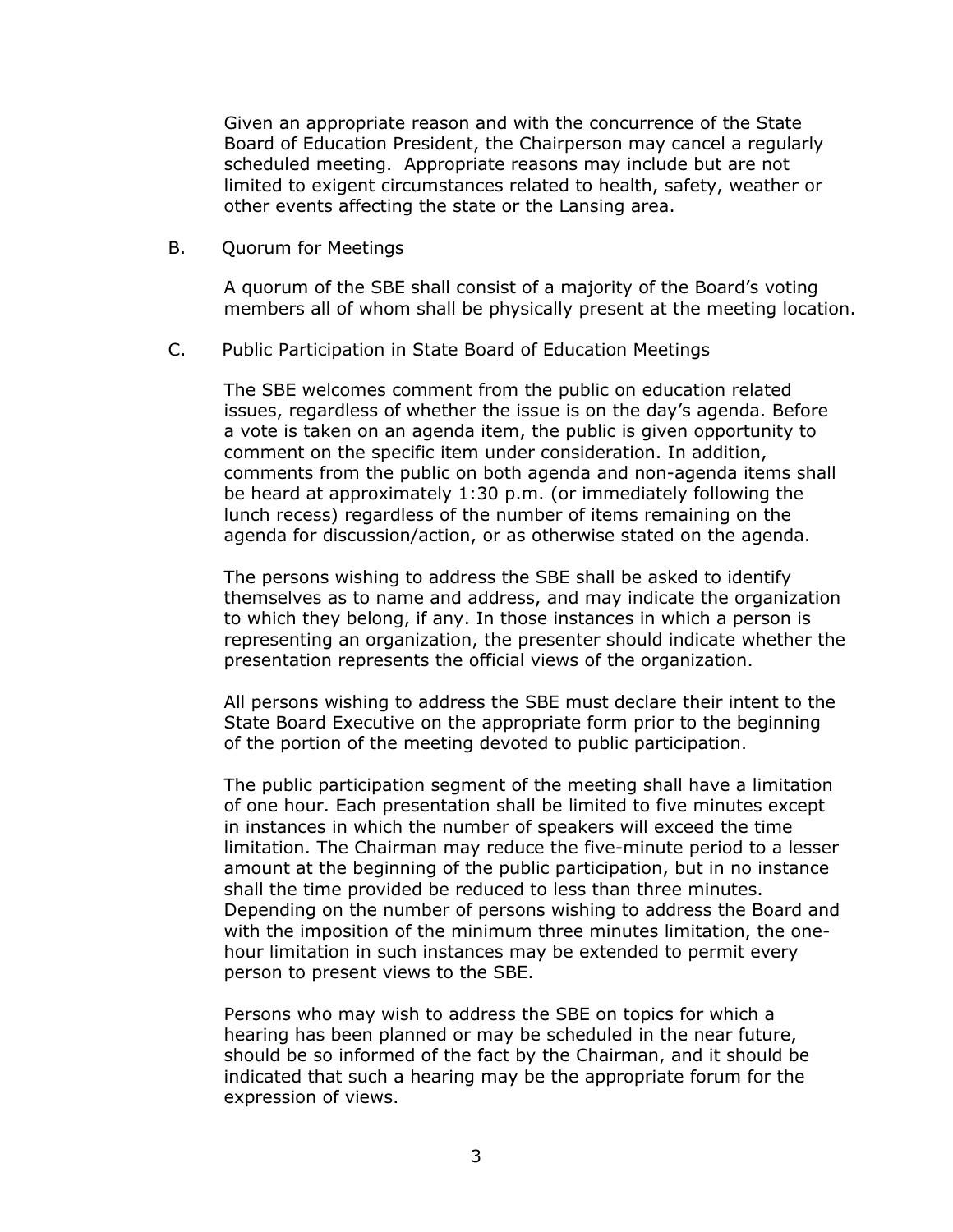In those instances in which more than three persons wish to present their views to the SBE and represent a single organizational unit or a consortium-type organizational unit, such presentation shall be limited to one spokesperson with ten minutes of opportunity or up to three presenters of three minutes each.

All written statements should be given to the State Board Executive in order that they may be made available to the members of the SBE. Lengthy written statements which may not have been completely presented within the time limitation shall be made available to the State Board Executive who shall reproduce them for the information of the SBE.

Items identified during the public participation requiring SBE consideration shall be reviewed at the end of the meeting when the Board is discussing the agenda for the next meeting. A request may be made to staff to prepare a background document for Board consideration at a subsequent meeting.

During Committee of the Whole meetings, public participation shall be restricted to the items on that agenda.

D. Location of Meetings

The meetings of the SBE shall be held in the Ladislaus B. Dombrowski State Board Room, located on the fourth floor of the John A. Hannah Building, Lansing, Michigan, or at such other place(s) as determined in advance by the SBE.

E. Parliamentary Procedures

Robert's Rules of Order Newly Revised, as modified by these By-laws shall be followed by the SBE in conducting its business.

F. Order of Business for All Regular Meetings of the State Board of Education

The business at Regular meetings of the SBE may include:

- Adoption of Agenda and Order of Priority
- Approval or Amendment of Minutes of the Previous Meeting
- President's Report
- Discussion/Presentation Items
- Public Participation in State Board of Education Meeting
- Consent Agenda
- Report of Superintendent
- Comments from State Board of Education Members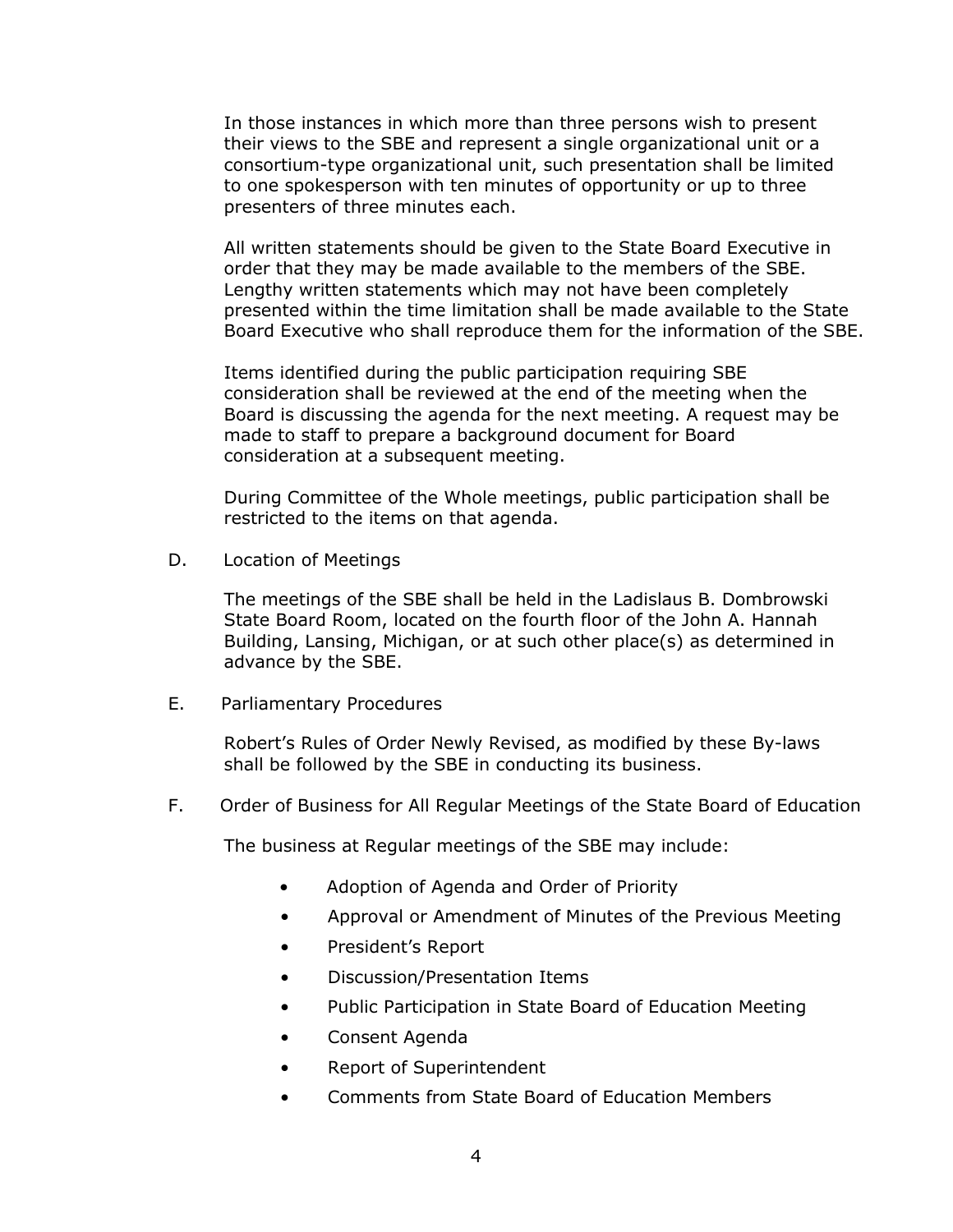- Suggested Agenda Items for Future Meetings
- Dates and Times of Future Meetings
- Adjournment
- G. Voting Procedure

Every vote by the SBE shall be taken by calling the ayes and nays, and the names of those voting respectively for and against shall be recorded in the minutes by the Recording Secretary. When all members of the SBE are present and the vote is unanimous, the vote shall be recorded as unanimous in the minutes.

An affirmative vote by a majority of the voting members serving on the SBE shall be required to transact business.

H. Minutes

The SBE shall follow the procedures outlined in Robert's Rules of Order relative to entering statements into the minutes of the SBE.

### II. ELECTION OF OFFICERS AND NASBE REPRESENTATIVE

At the January meeting of each odd numbered year, the voting members of the SBE shall elect from their membership, a President or Co-Presidents of the SBE. The President or Co-Presidents shall perform such duties as shall be assigned to him or her by the SBE, and as provided by these By-laws.

At the January meeting of each odd numbered year, the voting members of the SBE may elect from their membership, a Vice President or Co-Vice Presidents of the SBE. At the January meeting of each odd numbered year the members of the SBE shall elect a secretary and a treasurer, as well as the SBE voting delegate at meetings of the National Association of State Boards of Education (NASBE) from their membership. They shall perform duties as provided herein or assigned by the SBE.

If for any reason any officer or the SBE NASBE Delegate retires, resigns, or vacates the position, an election by the voting members of the SBE shall be held to fill the vacated position at the meeting following the SBE meeting declaring the office vacated.

### III. COMMITTEES OF THE STATE BOARD OF EDUCATION

Committees of the SBE shall be authorized as deemed necessary by the SBE. The President shall appoint members and designate the chair with the concurrence of a majority of the members present and voting.